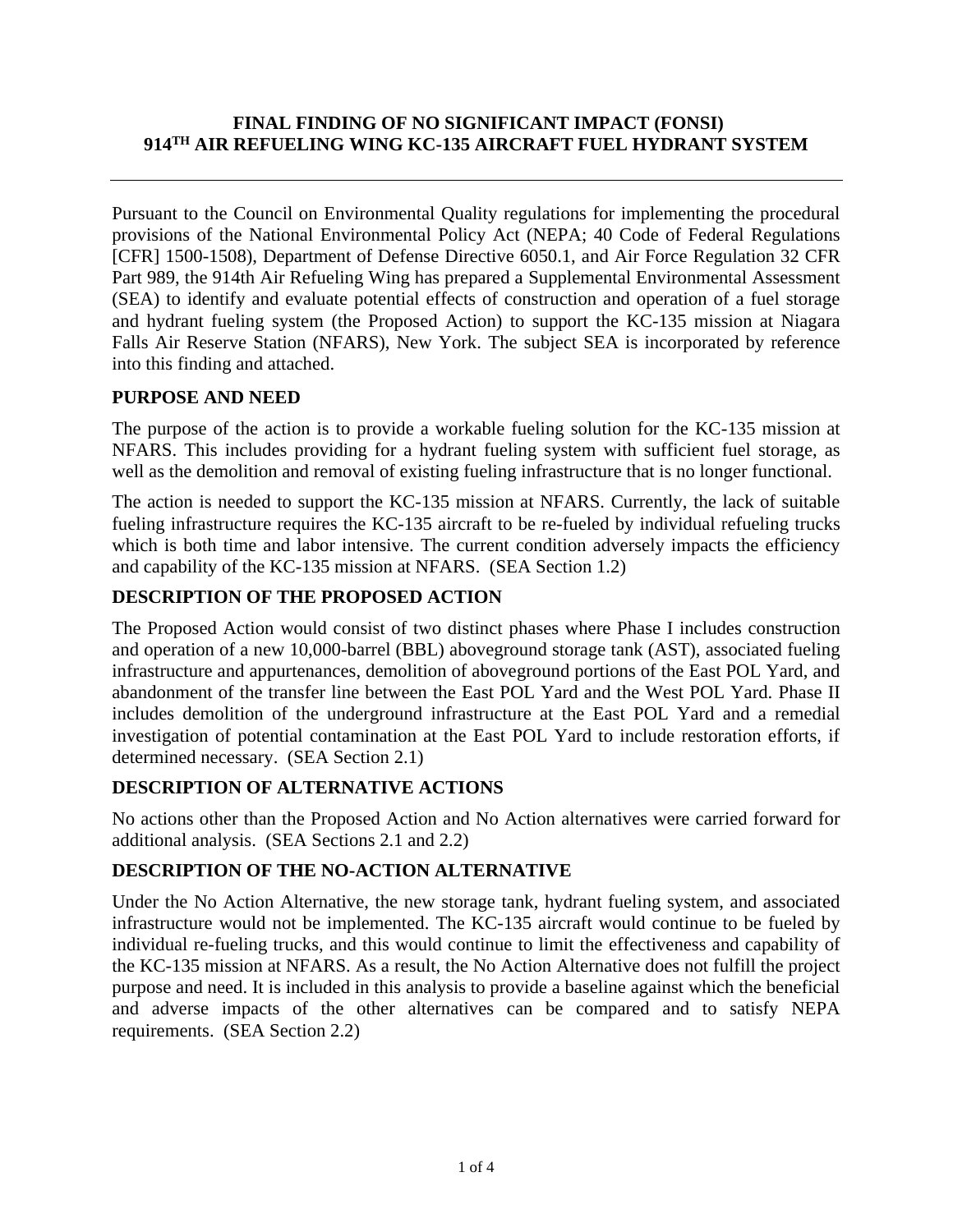### **ALTERNATIVES CONSIDERED BUT NOT CARRIED FORWARD**

Multiple configurations of repair and/or replacement of the existing fueling infrastructure (e.g., bulk storage tanks at the East POL Yard, fuel transfer pipeline, and hydrant fueling system, etc.) have been considered. Specifically, an alternative of replacing transfer and hydrant lines, replacing refueling pits on the apron, and repairing two existing bulk fuel storage tanks was originally considered. However, previous investigations have determined that significant repairs and full replacement of major components would be required to satisfy the requirements. An additional specific alternative considered adding a new bulk storage tank at the East POL Yard. However, during excavation at the East POL Yard in 2020 (associated with a separate project), soil and groundwater contamination was discovered. Therefore, the repair/replace alternative, including related design iterations, is not carried forward for detailed evaluation within this SEA and, therefore, after thorough consideration, are removed from further NEPA study; however, investigation of contamination and remediation, if necessary, would be carried forward under Phase II of the Proposed Action. (SEA Section 2.3)

### **ANTICIPATED ENVIRONMENTAL EFFECTS**

Implementation of the Proposed Action or the No-Action Alternative would result in no significant adverse effects on environmental resource components (**Table 1**). During construction of the new storage tank and demolition of existing facilities, the Proposed Action would result in insignificant adverse effects on soils, site topography, surface waters and wetlands, groundwater, vegetation and wildlife, visual resources, ground transportation, safety and occupational health, utilities, noise, air quality, and hazardous materials and solid waste generation, and would have a beneficial effect on the socioeconomic environment. Operation of the proposed facilities would result in insignificant adverse impacts to site topography, surface water and wetlands, vegetation and wildlife, and visual resources.

# **PUBLIC NOTICE**

A notice inviting the public to review and comment upon the Draft Final SEA and Draft Final FONSI was published on July 1, 2021 and July 2, 2021 in the Niagara Gazette. Additionally, all agencies contacted during the Interagency and Intergovernmental Coordination for Environmental Planning (IICEP) coordination phase received an email requesting review and comment on the Draft Final SEA with a review period of 30 days (**Table 4-2** in the SEA). Comments received during the 30 day review period (July  $1 -$  August 1, 2021) are addressed in the Final SEA. All agency consultation is complete**.**

# **MITIGATION**

All resource categories evaluated in this SEA resulted in a finding of insignificant or no impact; therefore, mitigation measures are not necessary. Compliance with applicable federal, state, and local regulations and requirements would occur, as necessary. Measures such as avoidance, limitation of action, restoration, protection and maintenance, replacement/compensation, and adaptive management strategies may be utilized, as appropriate, during the implementation of the Proposed Action to further protect resources. However, no specific mitigation measures are necessary in order to reduce the effects of the Proposed Action to insignificant levels.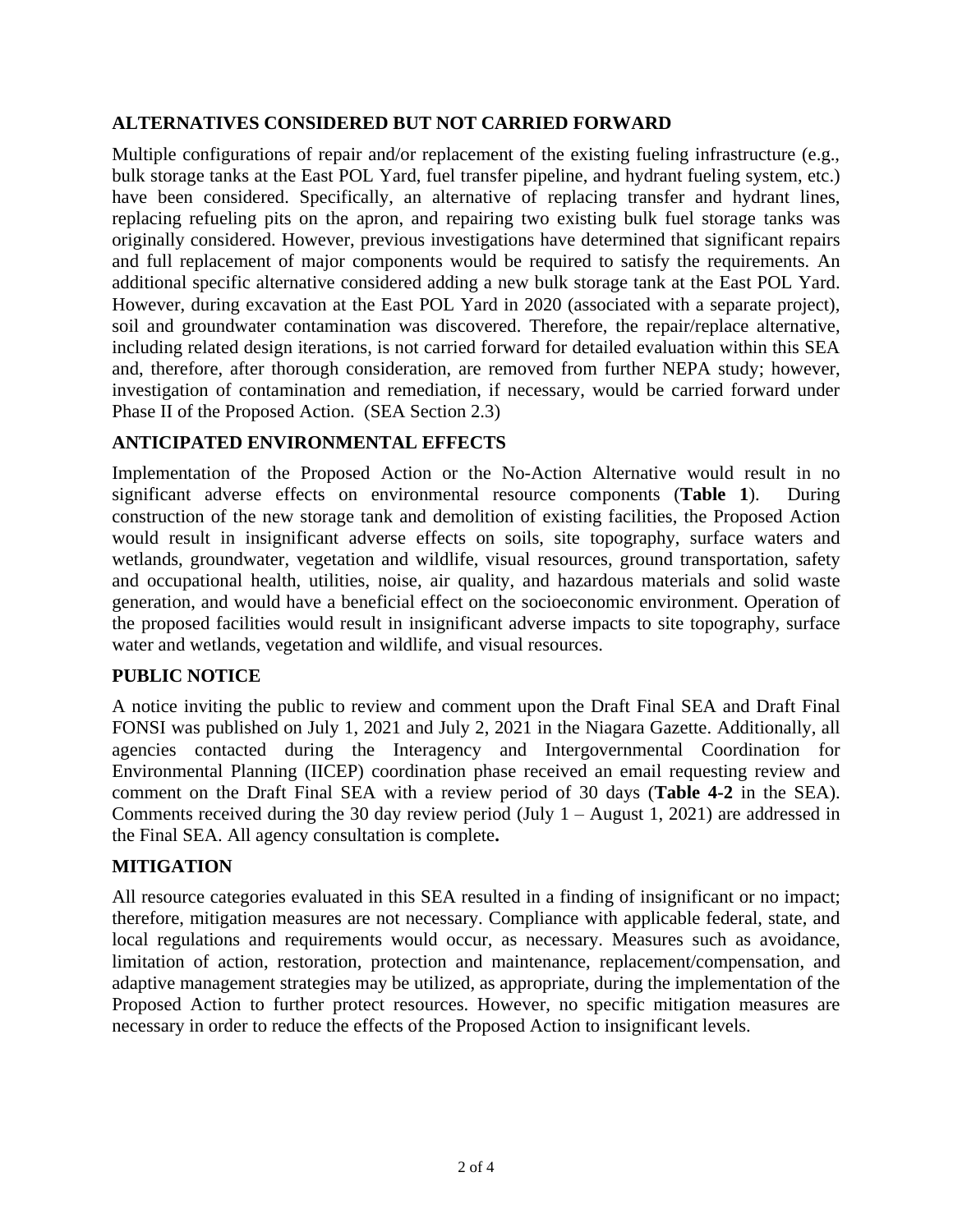|                                                                | <b>Proposed</b><br><b>Action Degree</b><br>of Impact |                  |             | <b>No Action</b><br><b>Alternative</b><br>Degree of |               |              |                                                         |
|----------------------------------------------------------------|------------------------------------------------------|------------------|-------------|-----------------------------------------------------|---------------|--------------|---------------------------------------------------------|
| Impact<br><b>Category</b>                                      | Significant                                          | Insignificant    | No Impact   | Significant                                         | Insignificant | No Impact    | <b>EA Section Where</b><br><b>Details Are Discussed</b> |
| <b>Land Use</b>                                                |                                                      |                  | $\mathbf X$ |                                                     |               | X            | Section 3.1.1                                           |
| <b>Geology</b>                                                 |                                                      |                  | X           |                                                     |               | X            | Section 3.1.2                                           |
| <b>Soils</b>                                                   |                                                      | X                |             |                                                     |               | X            | Section 3.1.3                                           |
| <b>Topography</b>                                              |                                                      | X                |             |                                                     |               | X            | Section 3.1.4                                           |
| <b>Surface Water and Wetlands</b>                              |                                                      | X                |             |                                                     |               | X            | Section 3.1.5                                           |
| Groundwater                                                    |                                                      | $\boldsymbol{X}$ |             |                                                     |               | $\mathbf{X}$ | Section 3.1.6                                           |
| Floodplains                                                    |                                                      |                  | X           |                                                     |               | X            | Section 3.1.7                                           |
| <b>Coastal Zone Resources</b>                                  |                                                      |                  | X           |                                                     |               | X            | Section 3.1.8                                           |
| <b>Vegetation and Wildlife</b>                                 |                                                      | X                |             |                                                     |               | X            | Section 3.1.9                                           |
| <b>Federally Listed Threatened</b><br>or Endangered Species    |                                                      |                  | X           |                                                     |               | X            | Section 3.1.10                                          |
| <b>State-listed Threatened or</b><br><b>Endangered Species</b> |                                                      |                  | X           |                                                     |               | X            | Section 3.1.11                                          |
| <b>Cultural Resources</b>                                      |                                                      |                  | X           |                                                     |               | X            | Section 3.1.12                                          |
| <b>Visual Resources</b>                                        |                                                      | X                |             |                                                     |               | X            | Section 3.1.13                                          |
| <b>Airspace</b>                                                |                                                      |                  | X           |                                                     |               | X            | Section 3.1.14                                          |
| Socioeconomics                                                 |                                                      | X                |             |                                                     |               | X            | Section 3.1.15                                          |
| <b>Ground Transportation</b>                                   |                                                      | X                |             |                                                     |               | X            | Section 3.1.16                                          |
| <b>Safety and Occupational</b><br><b>Health</b>                |                                                      | X                |             |                                                     |               | X            | Section 3.1.17                                          |
| <b>Environmental Justice</b>                                   |                                                      |                  | X           |                                                     |               | X            | Section 3.1.18                                          |
| <b>Protection of Children</b>                                  |                                                      |                  | X           |                                                     |               | X            | Section 3.1.19                                          |
| <b>Utilities</b>                                               |                                                      | X                |             |                                                     |               | X            | Section 3.1.20                                          |
| <b>Noise</b>                                                   |                                                      | X                |             |                                                     |               | X            | Section 3.1.21                                          |
| <b>Air Quality</b>                                             |                                                      | $\mathbf X$      |             |                                                     |               | X            | Section 3.2.1                                           |
| <b>Hazardous Materials and Solid</b><br>Waste                  |                                                      | X                |             |                                                     |               | X            | Section 3.2.2                                           |

**Table 1:** Comparison of Resource Effects Regarding the Proposed Action